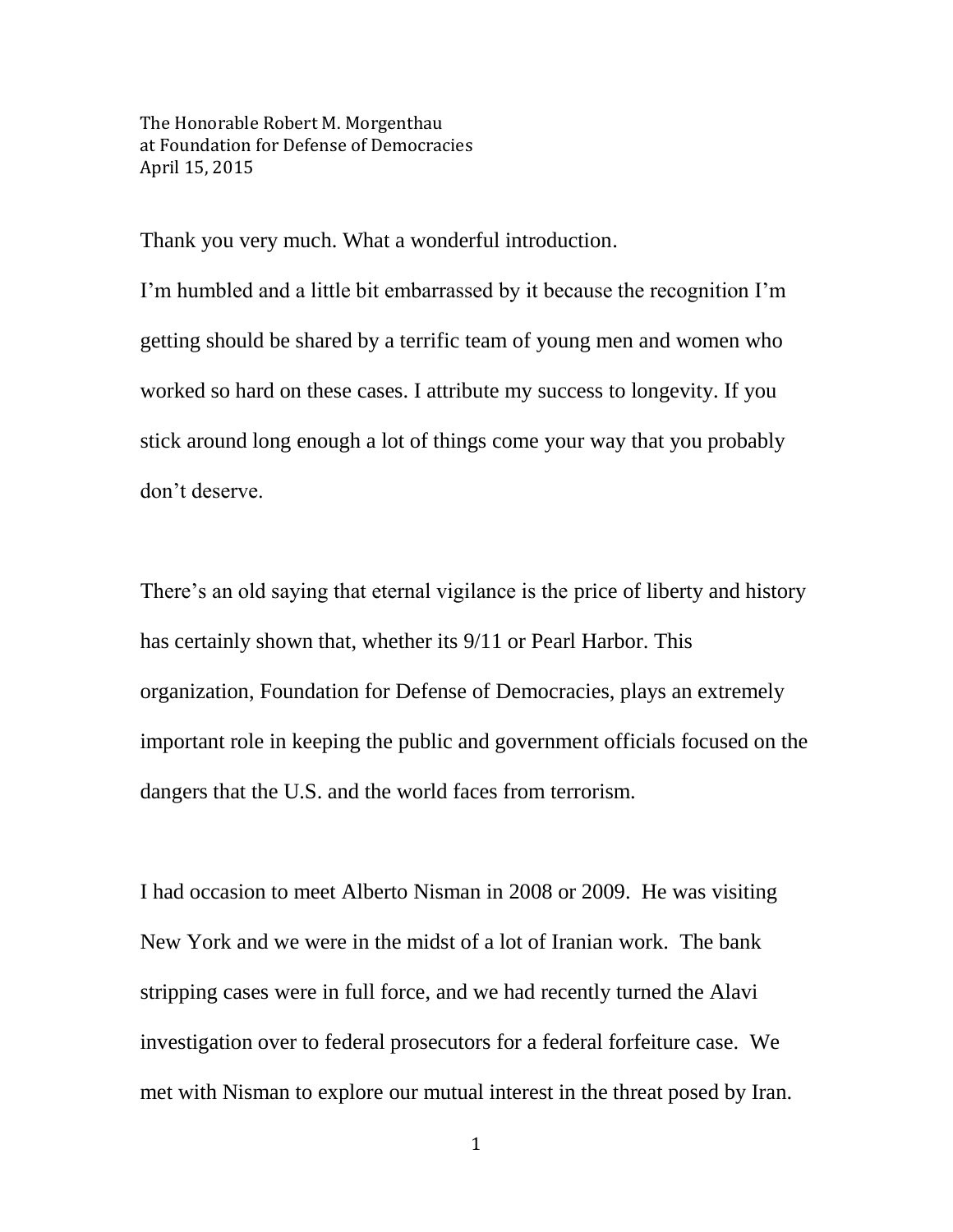We shared information and exchanged notes. He struck me at the time as a forceful and independent prosecutor, following evidence wherever it led, unafraid to take on powerful interests.

Nisman recognized Iran for the threat it is. And I certainly saw it the same way. I learned long ago to recognize the face of the enemy and its skill, and never to turn your back on it. My office took on Iran head on. We used our lawful authority and investigative abilities to expose Iranian influence wherever we could. It was a little bit easier in those days because the bad guys hadn't woken up to the fact that their emails could be retrieved so we were plowing some unused fields .We exposed its control of the Alavi Foundation in New York, leading to a successful federal forfeiture case. It also led to the successful prosecutions for bank stripping of Lloyds, Credit Suisse and Barclays for helping Iran evade U. S. sanctions. Information developed in those cases led to the successful investigations of Paribas, Commerze Bank and HSBC. We exposed the web of shell companies used by the Iranian shipping line IRISL to hide its activities. And we secured the indictment of a proliferator in China who was sending materials used in WMD to Iran.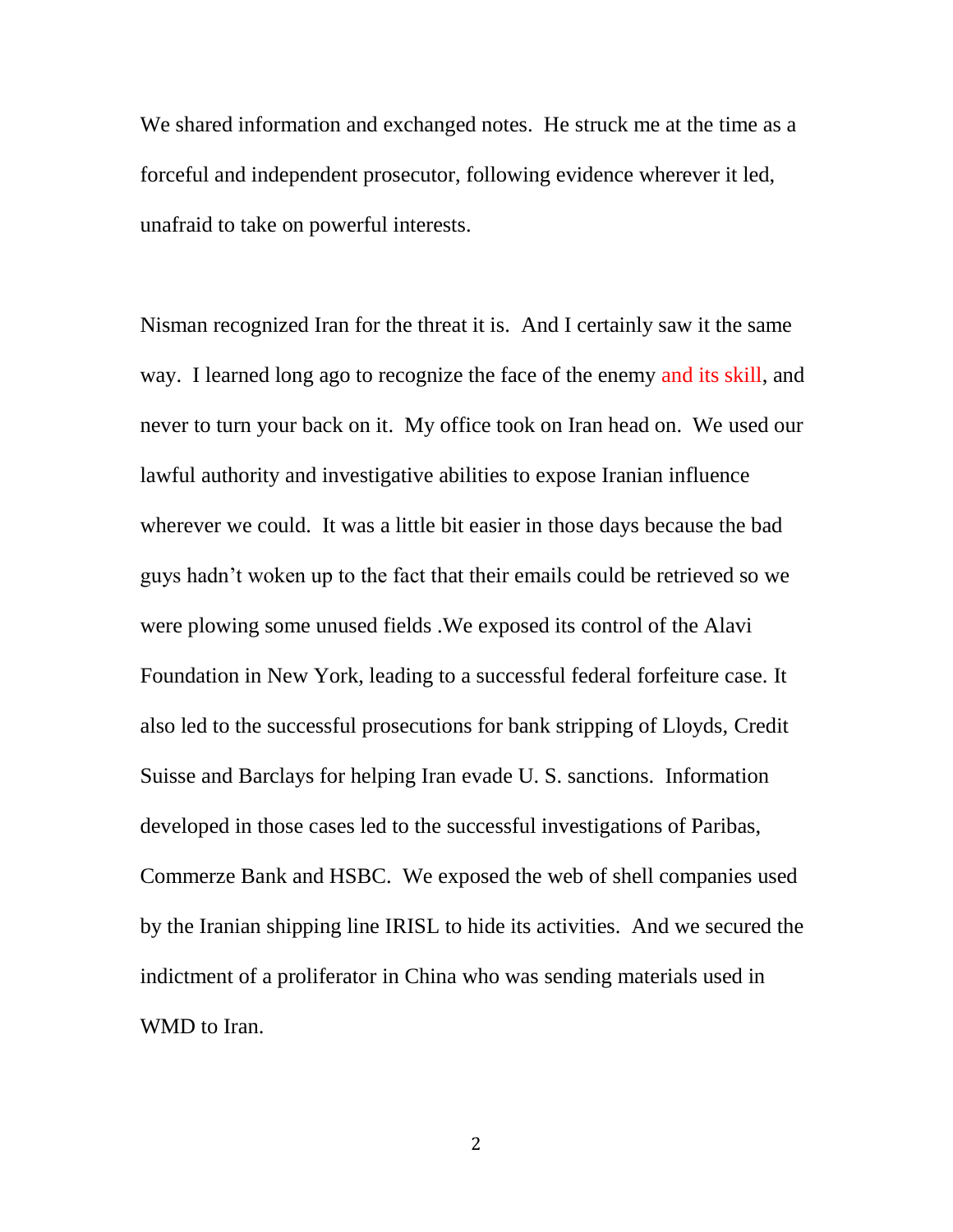Our work on the bank cases, in particular, changed the practices of international banking practices, and put real teeth into sanctions enforcement.

We also worked out of the public view, helping expose financial conduits used to bring WMD materials to Iran and to send funds to terrorist organizations. We traced money from the jungles of Paraguay to the dusty streets of Ramallah, and shared that information to interdict terrorist activities. Adam Kaufmann who has played a key role in those investigations, is here with us today. Many of these actions never received publicity, but we helped stop funding of terror operations and helped set back Iran's efforts to produce missiles and acquire centrifuges.

We also tracked and fought against Iran's effort to establish a sphere of influence in the western hemisphere. I came to Washington in September 2009 to speak about some of the evidence my office had gathered demonstrating the growth of Iran's influence in the West, specifically in Venezuela. We try to remember and remind people, of the Monroe Doctrine. Subsequent events have shown Iran's deep entrenchment in Venezuela.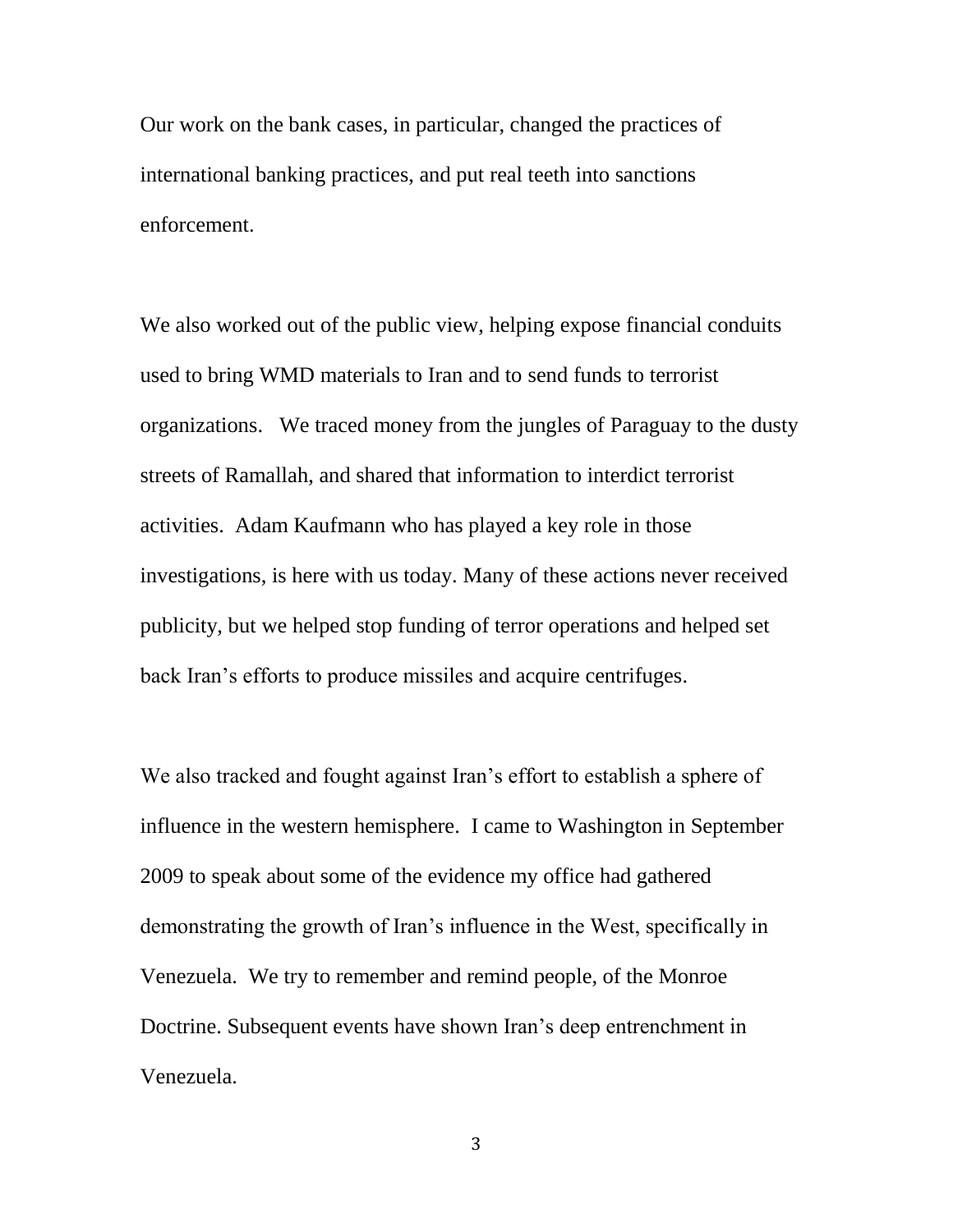For example, in 2009 my office uncovered evidence that the Iranians were supplying manned drones to Venezuela – information we shared with our intelligence services. Time has again proven us right, with public reports in 2012 and 2013 confirming the presence of Iranian drones in Venezuela. Venezuela and Iran have sixty separate agreements covering their business dealings.

While we were looking at the ties between the Chavez regime and Iran, Mr. Nisman found evidence of similar dealings in his country as well. Beyond straight corruption, Nisman alleged a link between corruption and terrorism.

I am not privy to the inside of Nisman's investigation. But some of what he described in Argentina bears a striking resemblance to some of what we found in the Alavi investigation. Not the overt connections to violent terrorism such as the Buenos Aires bombing – we didn't find that in Alavi. But structurally, Nisman described a long-term plan to expand Iran's sphere of influence in the West. And this is exactly what we saw in Alavi. Links between mosques, Islamic culture centers, and the Iranian diplomatic corps; all with a web of shell companies and accounts to hide funding and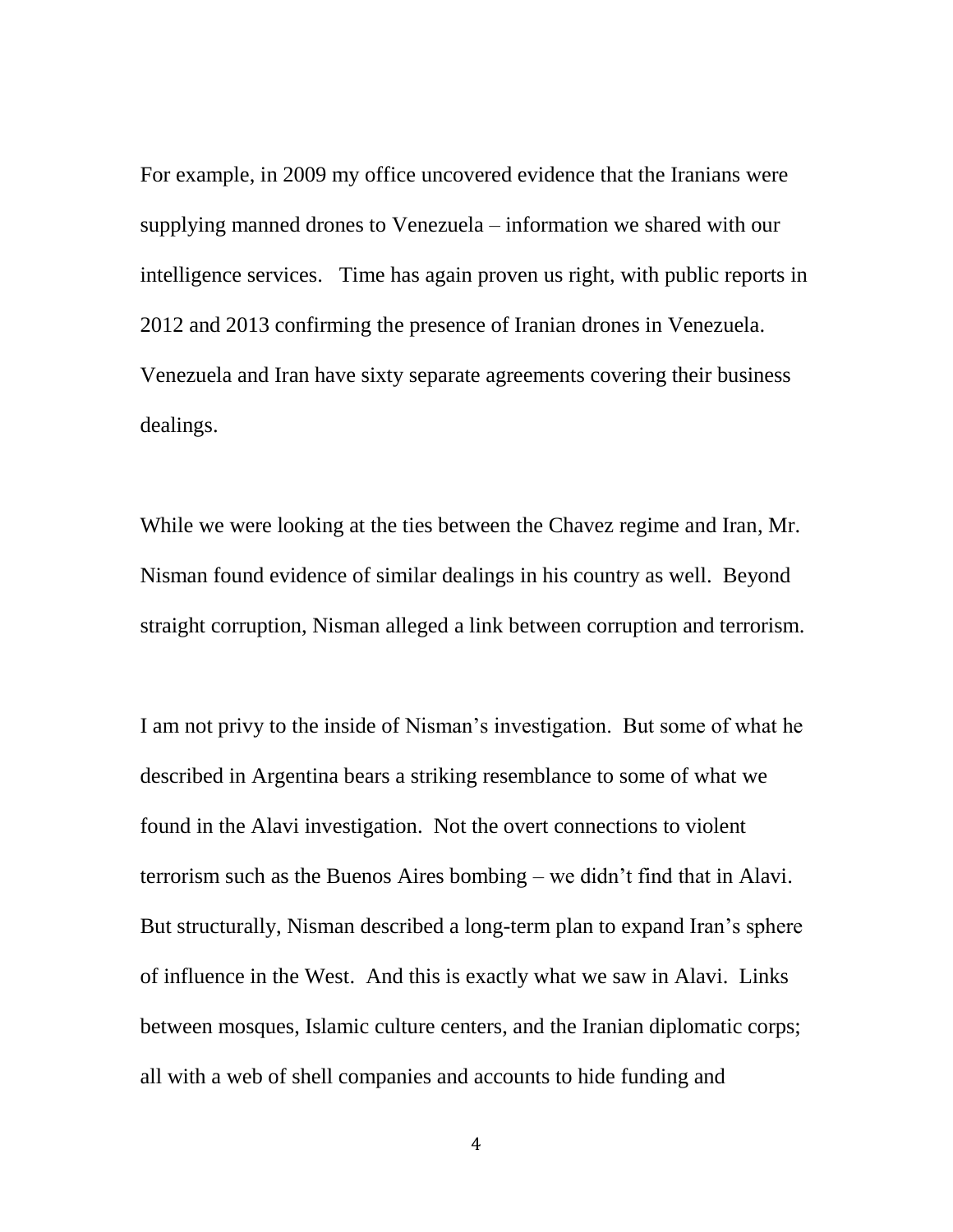transactions from the public view. We tracked hundreds of thousands of dollars from the Alavi foundation through shell companies s before ending up with Iranian embassy drivers and security agents. Your chairman, Jim Woolsey – someone who has dedicated so much of his career to keeping Americans safe – helped us to piece that together. And, according to witnesses we located, the entire Alavi plan was run out of the office of the Supreme Leader of Iran, and was part of a broad plan to lay a foundation of influence, money, and power.

Nisman alleges a corrupt deal between the Kirchner regime and Iran. A deal designed to cover up responsibility for the 1994 bombing of the AMIA Jewish center in Buenos Aires. A deal written in the blood of terror victims and paid for with cash, kickbacks, and oil. Nisman found connections between the 1994 attacks in Buenos Aires and the terrorists who plotted to blow up the JFK Airport oil depot in 2007. Based on this, and a world of other criminal activity and terrorism, I see little reason to trust Iran.

It is hard to fathom a government's willingness to cover-up the murder of its citizens, but that such a deal was reached between top officials in Argentina and Iran seems clear. Contrary to the denials that have been issued from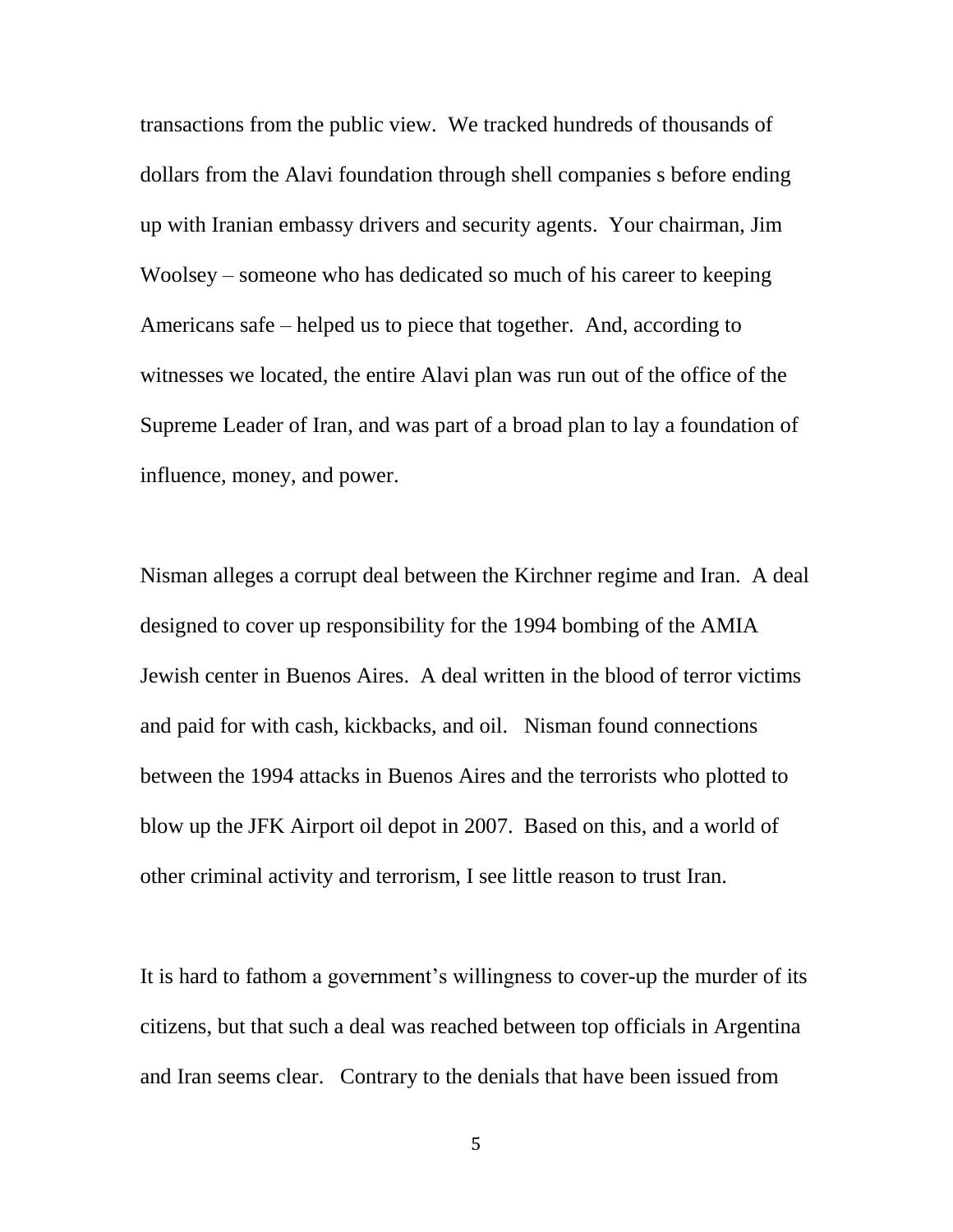Kirchners' inner circle since the death of Nisman, the existence of some sort of deal was confirmed, perhaps inadvertently, by Iranian officials themselves. In a 2013 interview, the then-Iranian Foreign Minister (now their atomic energy commissioner) was quoted as saying that "based on the agreement signed by Iran and Argentinian government, International Police (Interpol) must quit issuing red notice for four Iranian officials."

This appears to directly support Nisman's allegation that Argentina and Iran agreed to work to get Interpol to lift the red notices as part of their MOU, and contradicts recent statements from the Argentine foreign minister that Nisman's complaint has no basis in fact.

An agreement between nations to resolve international issues is their sovereign prerogative. But according to Nisman, and according to revelations that have come since his death, this was a sordid deal cooked up in backrooms and bedrooms, involving huge transfers of money between Iran, Venezuela, and Argentina, all at the expense of the innocent men, women, and children who died at the hands of Iranian-backed terrorists. It is imperative Nisman's work not be forgotten. Prosecutors and judges in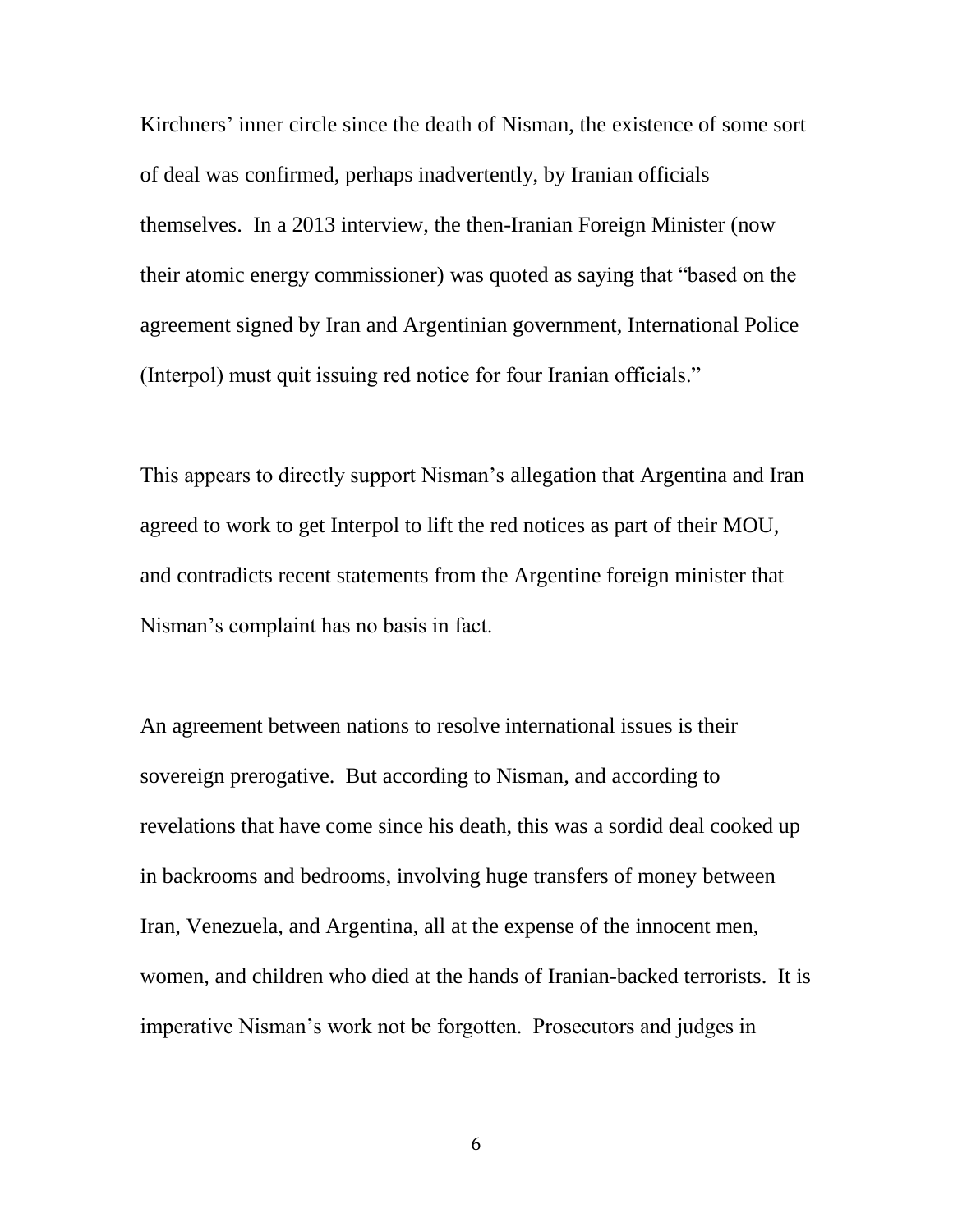Argentina - and elsewhere I hope - will pick up the mantle of Nisman and search for the truth.

The front of the New York State courthouse in Manhattan bears an inscription of a quote attributed to our first President George Washington, "The True Administration of Justice is the Firmest Pillar of Good Government." Mr. Nisman's courage and efforts speak to the importance ofindependent and unfettered prosecutors. And nowhere is this more important than in the area of public corruption. Secret deals, self-dealing, and collusion by and between government officials is dangerous. Independent prosecutors, along with an independent judiciary, strengthen and maintain the rule of law and control abuses of government power.

In Wednesday's Wall Street Journal, two distinguished former Secretaries of State, Henry Kissinger and George Shultz, reminded us of the grave dangers Iran poses to democracies. They concluded, "History will not do our work for us; it helps only those who seek to help themselves." Nisman did the work and made an extraordinary sacrifice. I hope and pray we have the courage and fortitude to follow his campaign .